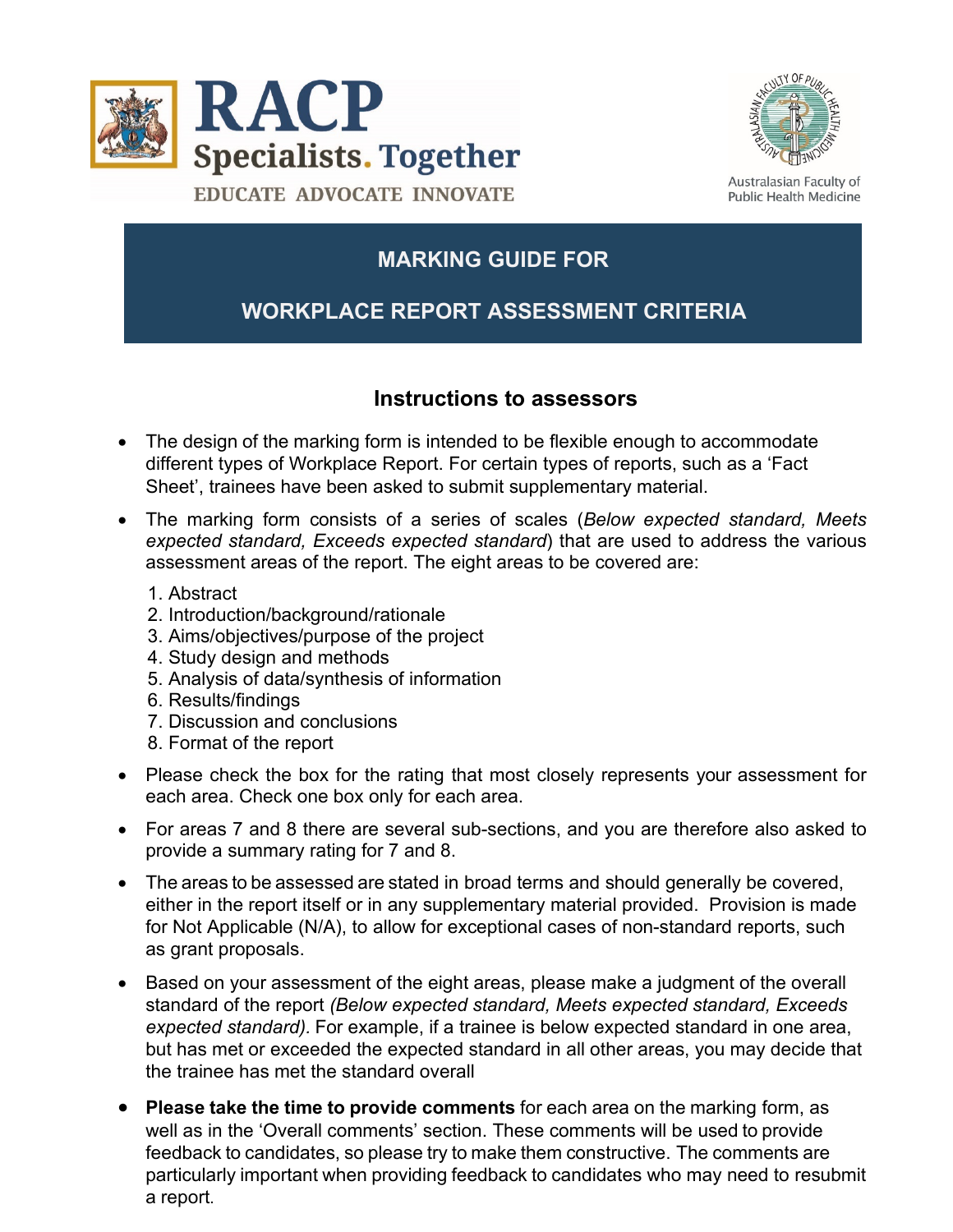



Australasian Faculty of

Public Health Medicine

### **WORKPLACE REPORT ASSESSMENT CRITERIA**

Trainee Name: Date:

Report Title:

EDUCATE ADVOCATE INNOVATE

| <b>Assessment Area</b>                                                                                                             | <b>Below expected</b><br><b>standard</b>                                                                                                            | <b>Meets expected</b><br><b>standard</b>                                                                              | <b>Exceeds expected</b><br>standard                                                                                                                            | N/A | <b>Comments</b> |
|------------------------------------------------------------------------------------------------------------------------------------|-----------------------------------------------------------------------------------------------------------------------------------------------------|-----------------------------------------------------------------------------------------------------------------------|----------------------------------------------------------------------------------------------------------------------------------------------------------------|-----|-----------------|
| 1. Abstract                                                                                                                        |                                                                                                                                                     |                                                                                                                       |                                                                                                                                                                |     |                 |
| Concise summary of project, including<br>background, aims, methods, results,<br>conclusions                                        | Abstract is poorly<br>organised, uninformative                                                                                                      | Abstract is a reasonable<br>summary with minor<br>omissions and/or excess<br>detail                                   | Abstract is concise, well<br>organised, contains<br>essential information                                                                                      |     |                 |
| 2. Introduction/background/rationale                                                                                               |                                                                                                                                                     |                                                                                                                       |                                                                                                                                                                |     |                 |
| Clear introduction including rationale;<br>placement of project in context;<br>discussion of relevant literature as<br>appropriate | <b>Limited background</b><br>given; project poorly<br>placed in context of<br>existing knowledge;<br>inadequate reference to<br>existing literature | <b>Relevant background</b><br>information; clear<br>rationale; project placed<br>in context of relevant<br>literature | Relevant aspects of<br>context and background<br>well described; particularly<br>good discussion of<br>literature and articulation of<br>rationale for project |     |                 |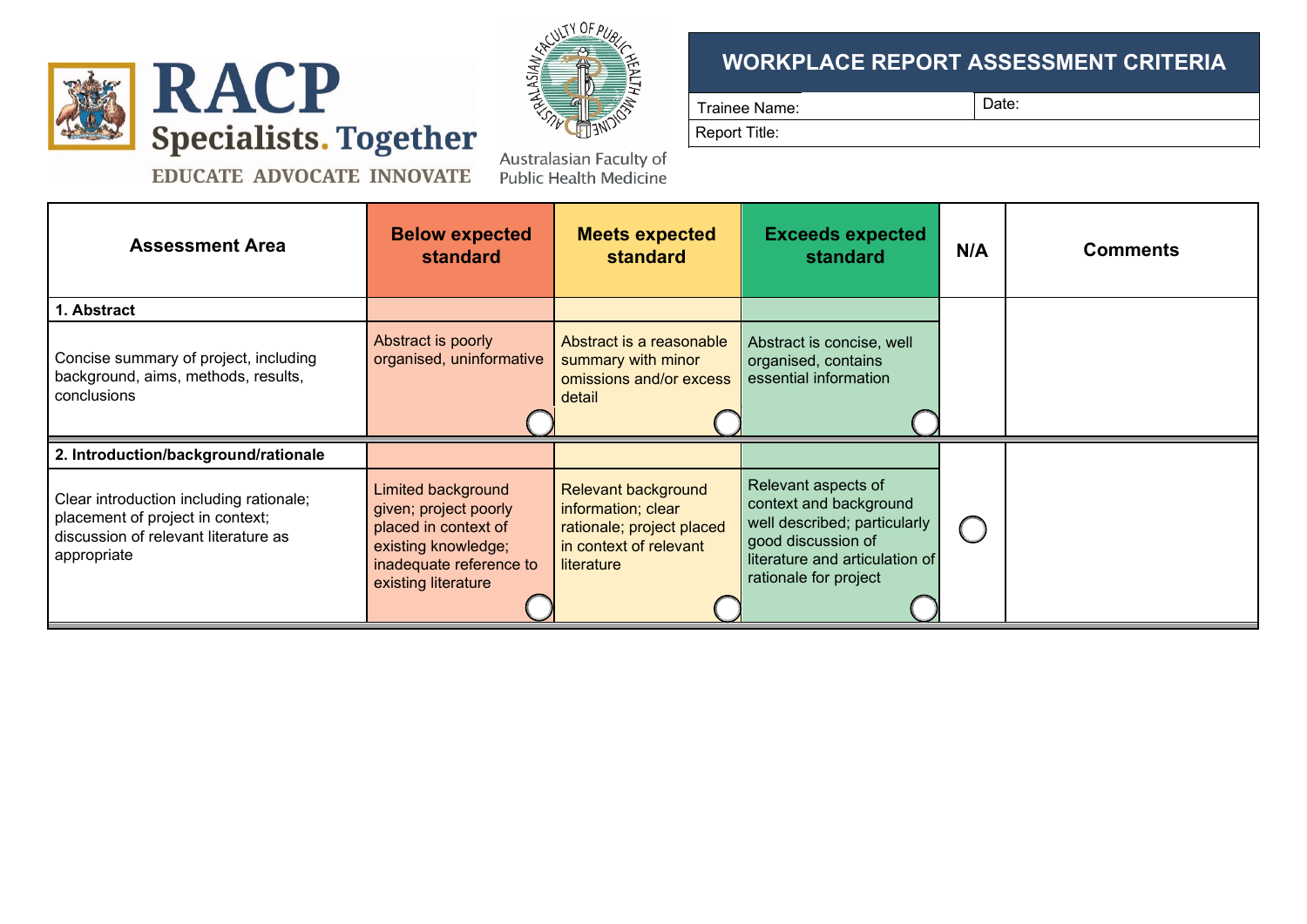



#### EDUCATE ADVOCATE INNOVATE

Australasian Faculty of **Public Health Medicine** 

#### **WORKPLACE REPORT ASSESSMENT CRITERIA**

Trainee Name:  $\qquad \qquad$  Date:

Report Title:

| ∼. |  |  |
|----|--|--|
|    |  |  |

| <b>Assessment Area</b>                                                                                                                                                | <b>Below expected</b><br><b>standard</b>                                                          | <b>Meets expected</b><br>standard                               | <b>Exceeds expected</b><br><b>standard</b>                                | N/A | <b>Comments</b> |
|-----------------------------------------------------------------------------------------------------------------------------------------------------------------------|---------------------------------------------------------------------------------------------------|-----------------------------------------------------------------|---------------------------------------------------------------------------|-----|-----------------|
| 3. Aims/objectives/purpose of the project                                                                                                                             |                                                                                                   |                                                                 |                                                                           |     |                 |
| Aims/objectives/purpose of the project<br>clearly articulated                                                                                                         | Aims/objectives/purpose<br>of project not given or<br>poorly articulated                          | Aims/objectives/purpose<br>clearly articulated                  | Aims/objectives/purpose<br>particularly well-<br>articulated              |     |                 |
| 4. Study design and methods                                                                                                                                           |                                                                                                   |                                                                 |                                                                           |     |                 |
| An appropriate public health approach/<br>methodology is used and clearly<br>described (e.g. Health Impact<br>Assessment, outbreak investigation,<br>policy analysis) | Approach/methodology<br>inappropriate or of limited<br>validity; and/or<br>inadequately described | Approach/methodology<br>appropriate and<br>adequately described | Approach/methodology<br>appropriate and<br>particularly well<br>described |     |                 |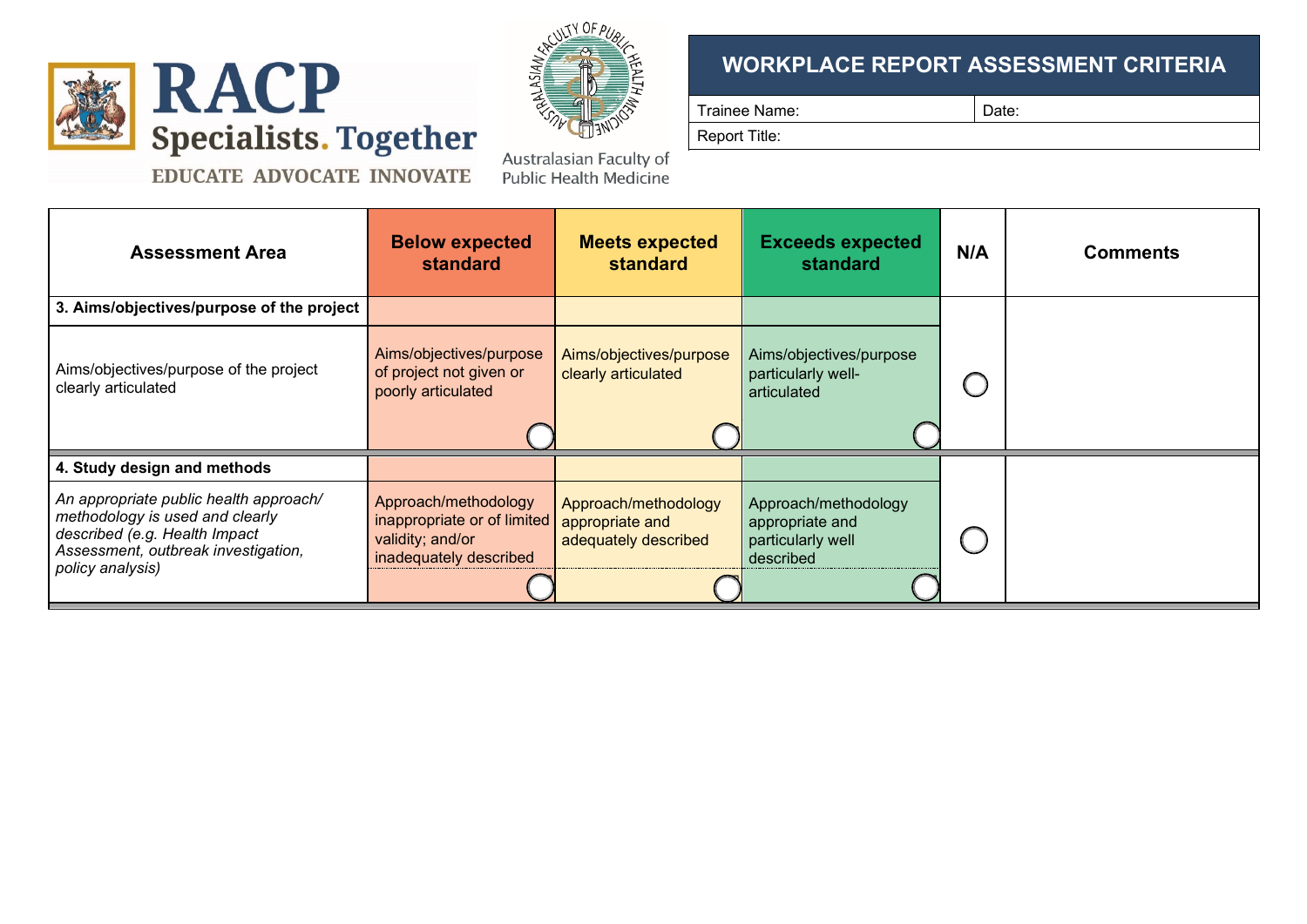

**Assessment Area B** 



## **WORKPLACE REPORT ASSESSMENT CRITERIA**

Trainee Name:  $\vert$  Date:

Report Title:

| <b>standard</b><br><b>standard</b><br>standard |  |
|------------------------------------------------|--|

| <b>Assessment Area</b>                                                                       | <b>DEIOW EXPECTED</b><br>standard                           | <b>INIGUS GADECTED</b><br>standard                                                                               | схсееаs expected<br>standard                                                                                            | N/A        | <b>Comments</b> |
|----------------------------------------------------------------------------------------------|-------------------------------------------------------------|------------------------------------------------------------------------------------------------------------------|-------------------------------------------------------------------------------------------------------------------------|------------|-----------------|
| 5. Analysis of data or synthesis of<br>information                                           |                                                             |                                                                                                                  |                                                                                                                         |            |                 |
| Analysis of data or synthesis of<br>information appropriate for the nature of<br>the project | Analysis and/or synthesis<br>inappropriate or<br>inadequate | Analysis and/or<br>synthesis appropriate<br>and correct                                                          | Analysis and/or synthesis<br>appropriate and particularly<br>well conducted                                             | $\bigcup$  |                 |
| 6. Results/findings                                                                          |                                                             |                                                                                                                  |                                                                                                                         |            |                 |
| Results/findings clearly and concisely<br>presented                                          | Results/findings<br>incomplete or poorly<br>presented       | <b>Relevant results/findings</b><br>concisely and clearly<br>presented (graphs and/<br>or tables as appropriate) | Relevant results/findings<br>particularly well presented,<br>including high quality graphs<br>and tables as appropriate | $\bigcirc$ |                 |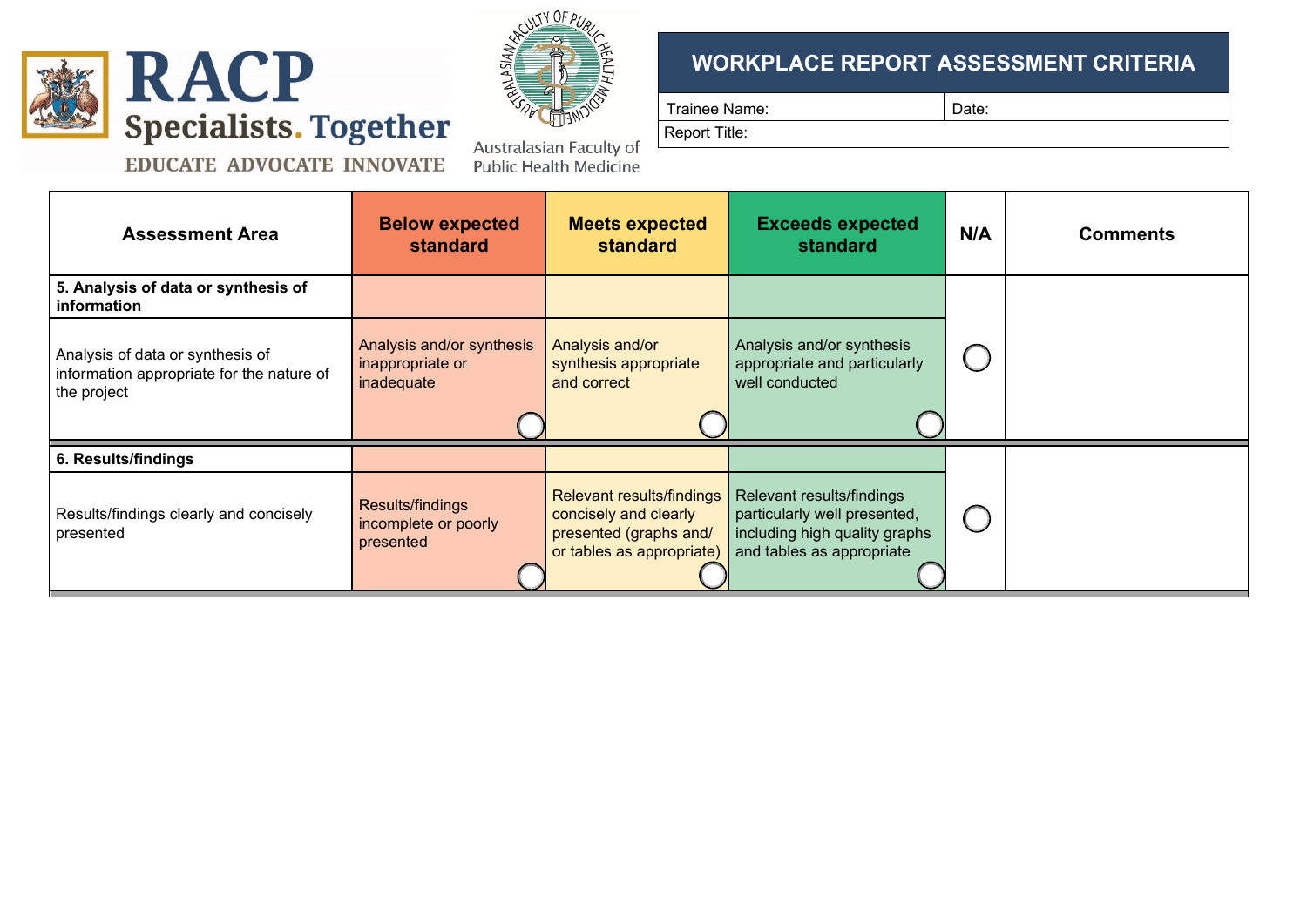

 $\mathsf T$ 



**EDUCATE ADVOCATE INNOVATE** 

Australasian Faculty of **Public Health Medicine** 

# **WORKPLACE REPORT ASSESSMENT CRITERIA**

Trainee Name:  $\vert$  Date:

٦

Report Title: «

| <b>Assessment Area</b>                                                                                                                                                                      | <b>Below expected</b><br>standard                                                                                                  | <b>Meets expected</b><br><b>standard</b>                                                                                         | <b>Exceeds expected</b><br>standard                                                                                             | N/A | <b>Comments</b> |
|---------------------------------------------------------------------------------------------------------------------------------------------------------------------------------------------|------------------------------------------------------------------------------------------------------------------------------------|----------------------------------------------------------------------------------------------------------------------------------|---------------------------------------------------------------------------------------------------------------------------------|-----|-----------------|
| 7. Discussion and conclusions<br>7a. Main findings and interpretation<br>of results<br>Findings and conclusions are clearly and<br>logically stated, supported by the body of<br>the report | Main findings not clear;<br>inadequate interpretation<br>of the results; conclusions<br>not supported by the<br>body of the report | Main findings adequately<br>presented; conclusions<br>clearly and logically<br>stated and supported by<br>the body of the report | Very good account of main<br>findings and conclusions,<br>supported by the body of the<br>report                                |     |                 |
| 7b. Discussion<br>Placement of findings in context of other<br>relevant literature                                                                                                          | Demonstrates little<br>understanding of the<br>meaning of the findings in other evidence<br>relation to other evidence             | <b>Findings adequately</b><br>discussed in relation to                                                                           | Findings particularly well<br>discussed in relation to other<br>evidence                                                        |     |                 |
| 7c. Limitations of the project                                                                                                                                                              | Demonstrates little or no<br>understanding of the<br>limitations of the project                                                    | Demonstrates adequate<br>understanding of the<br>limitations of the project                                                      | Addresses well the limitations<br>of the project                                                                                |     |                 |
| 7d. Implications for Public Health<br>practice, including recommendations (if<br>appropriate)                                                                                               | Demonstrates little or no<br>understanding of<br>implications of project for<br><b>Public Health practice</b>                      | <b>Implications for Public</b><br><b>Health practice clearly</b><br>stated; includes<br>recommendations<br>(where appropriate)   | Implications for Public Health<br>practice particularly well<br>articulated; includes<br>recommendations (where<br>appropriate) |     |                 |
| 7. Summary Rating                                                                                                                                                                           |                                                                                                                                    |                                                                                                                                  |                                                                                                                                 |     |                 |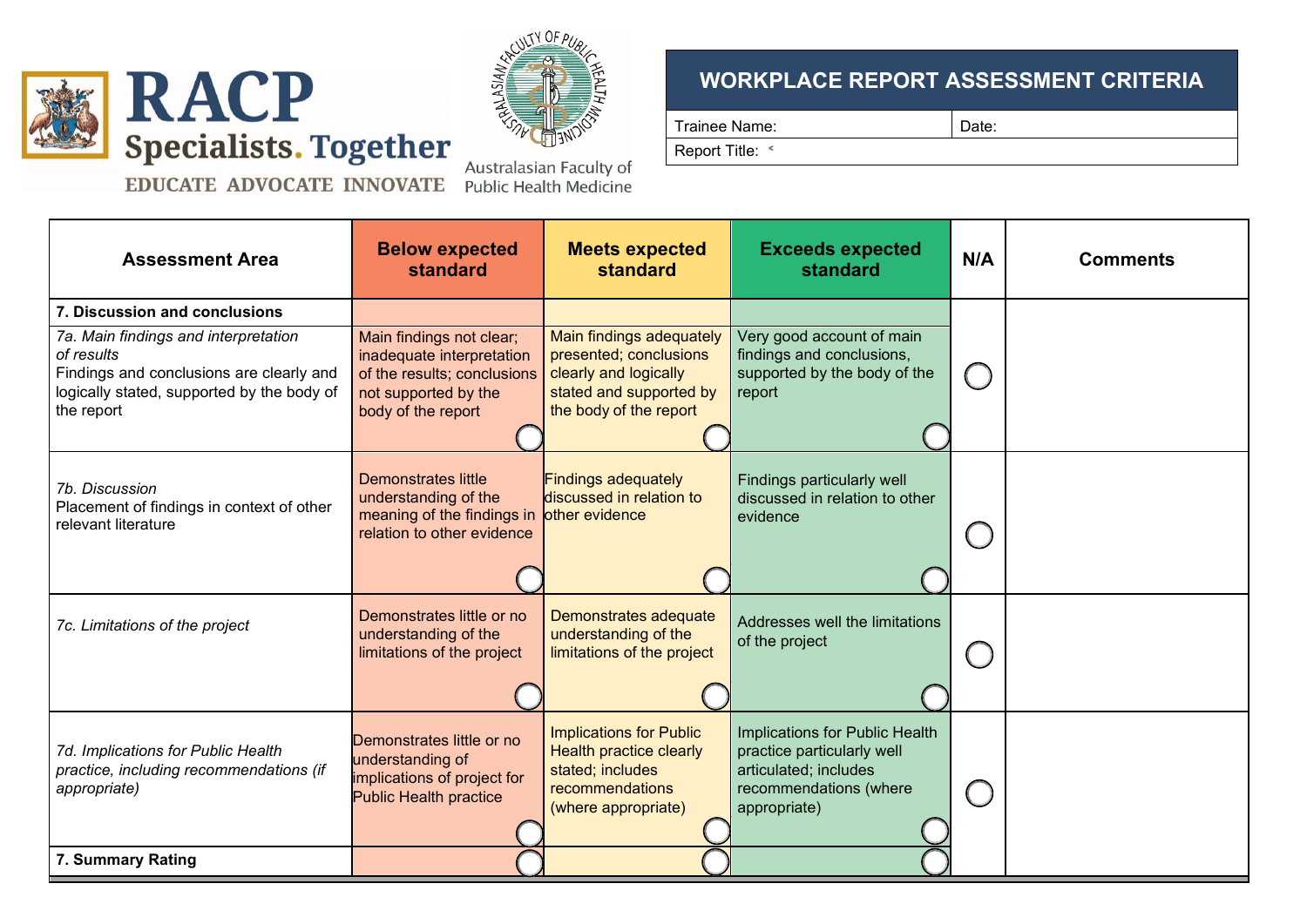



### **WORKPLACE REPORT ASSESSMENT CRITERIA**

Trainee Number:  $\vert$  Date:

Report Title:

**EDUCATE ADVOCATE INNOVATE** 

Australasian Faculty of **Public Health Medicine** 

| <b>Assessment Area</b>                                                                                        | <b>Below expected</b><br><b>standard</b>                                                                                                                               | <b>Meets expected</b><br><b>standard</b>                                                                                                       | <b>Exceeds expected</b><br>standard                                                                                 | N/A | <b>Comments</b> |
|---------------------------------------------------------------------------------------------------------------|------------------------------------------------------------------------------------------------------------------------------------------------------------------------|------------------------------------------------------------------------------------------------------------------------------------------------|---------------------------------------------------------------------------------------------------------------------|-----|-----------------|
| 8. Format of the report                                                                                       |                                                                                                                                                                        |                                                                                                                                                |                                                                                                                     |     |                 |
| 8a. Writing style/presentation<br>Includes report organisation, grammar<br>and spelling, typographical errors | Report poorly organised;<br>meaning obscured at<br>times by poor<br>expression; much<br>incorrect grammar and<br>spelling; many layout and/<br>or typographical errors | Report well organised;<br>clear, fluent writing style;<br>mostly correct grammar<br>and spelling; few layout<br>and/or typographical<br>errors | Report particularly well<br>organised; particularly clear,<br>fluent writing style; correct<br>spelling and grammar |     |                 |
| 8b. Referencing                                                                                               | Inadequately referenced<br>and/or non-standard<br>format                                                                                                               | Appropriately referenced<br>using standard format                                                                                              |                                                                                                                     |     |                 |
| 8. Summary Rating                                                                                             |                                                                                                                                                                        |                                                                                                                                                |                                                                                                                     |     |                 |